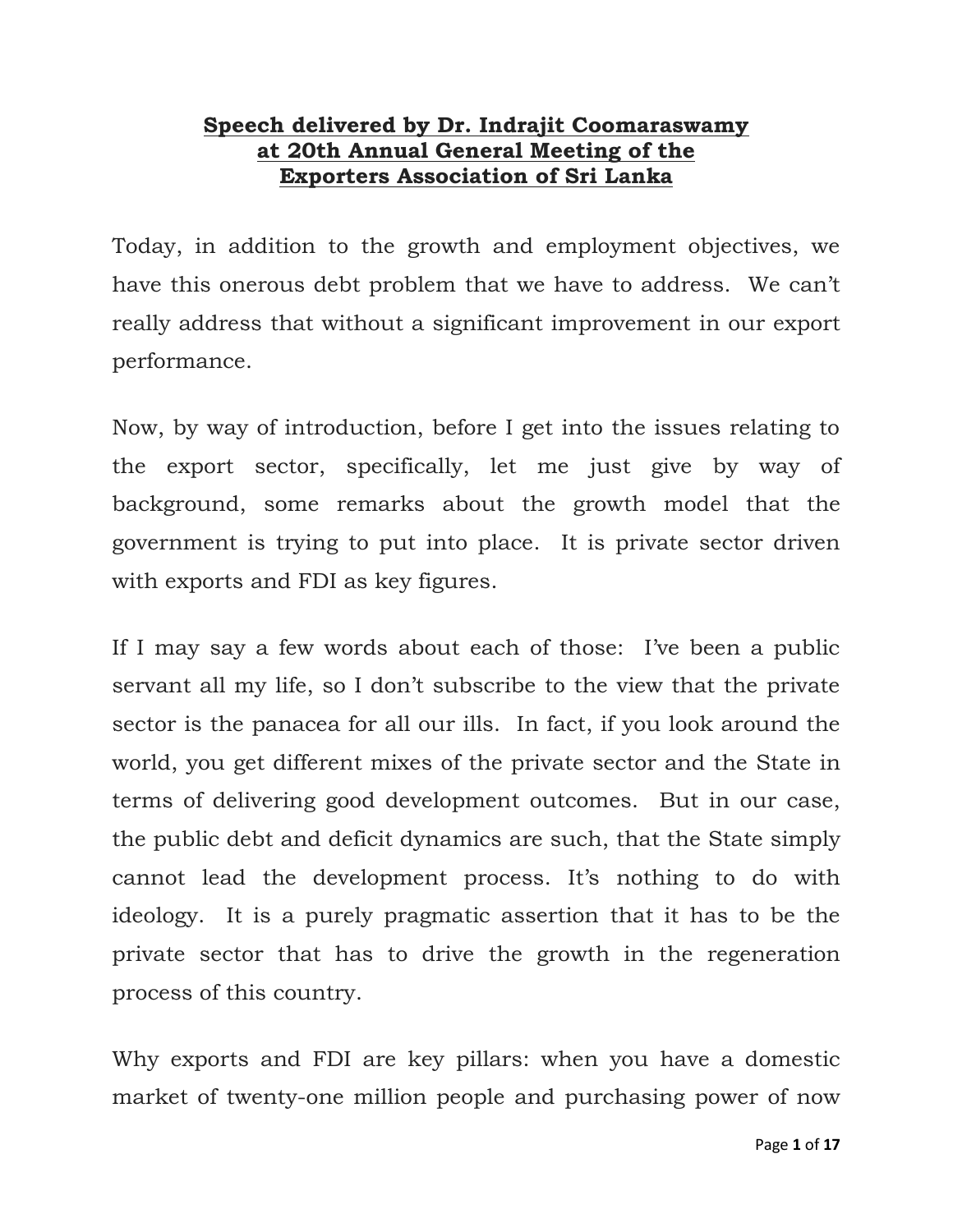almost four-thousand US dollars, you simply cannot sustain the 6% or more growth that we need to achieve by just selling into this domestic market. It's simply not possible.

And why do we need 6% growth? We have a very aspirational society now or more. It's an educated society which is exposed to all the latest communication technologies so people know what is available around the world and they aspire to achieve a lot of material benefits for their families. So if one cannot deliver that, clearly there could be tensions in terms of our social and political stability.

So it has to be growth in exports that drives our growth process to the point where we can achieve 6% plus growth to meet the aspirations of our people.

And FDI, if you look around Asia, which has been the most successful continent in terms of growth and export performance, whether it is a country as large as China or one as small as Singapore, FDI has played a key role in the export transformation that has driven those economies.

So that's the model that the government is trying to put in place. It is doing a number of things to sustain that model in terms of the macro-economic policy making. There are three frameworks that have been put in place. The government has a revenue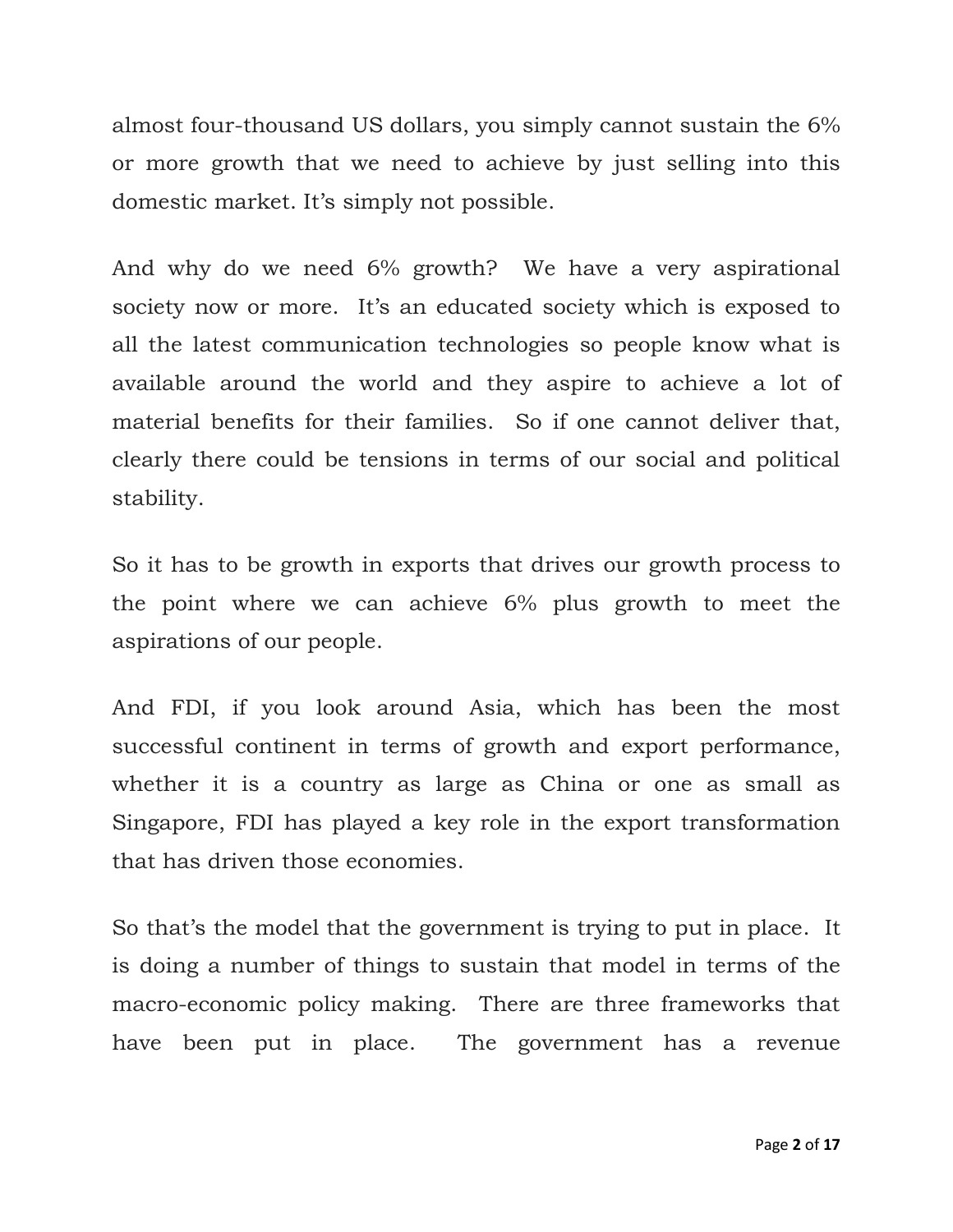enhancement-based Fiscal Consolidation Program which is intended to bring the budget deficit down to 3.5% of GDP by 2020.

The Central Bank is putting in place a Flexible Inflation Targeting framework which is intended to bring about monetary policy formulation which is pro-active and forward-looking. Today's interest rates, i.e. when setting interest rates today, the full passthrough effects of the transmission does not have full effects in the system for about twelve months. So, in setting interest rates today we have to have an educated view of what inflation is going to be in twelve months' time.

In the past, we tended to do too little too late. We allowed the economy to overheat and then we would move. This is why we have had big fluctuations in our interest rates which have made business planning very difficult. We are trying to put in place a framework which will now enable us to set forward-looking, pro-active monetary policy, which should smooth out these sharp fluctuations in interest rates. They will still go up and down, but you won't get the spikes and troughs that we have had in the past, if we are able to implement the flexible inflation targeting regime properly. That's what we are trying to do.

Equally, on the exchange rate, in the past, we tried to defend an over-valued exchange rate. We used depleted borrowed foreign reserves to do that. In doing so, we lost a large amount of foreign reserves and then eventually there was an inevitable sharp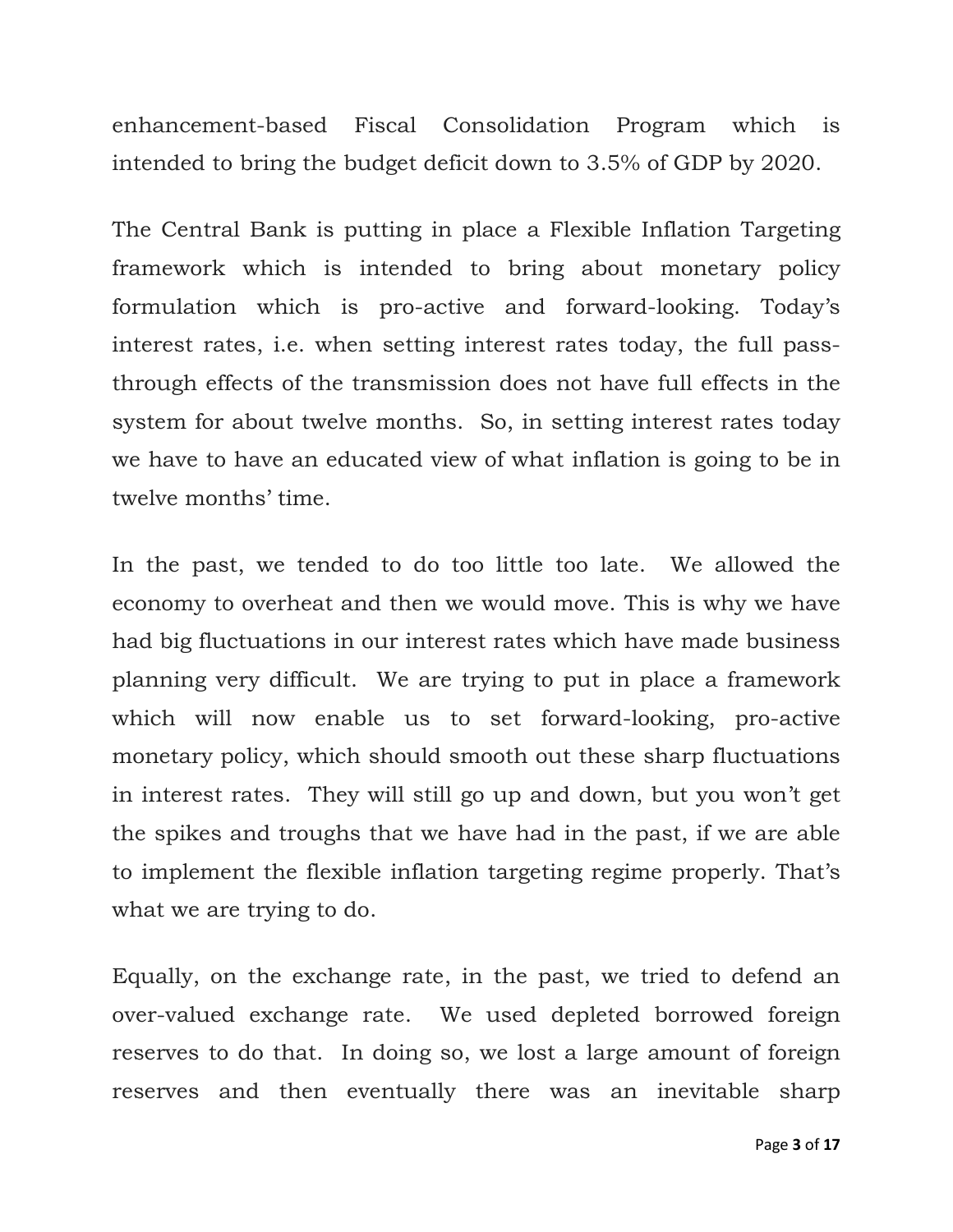depreciation in due course. This doesn't make any sense, so we are trying to follow a more flexible exchange rate policy, which will, we hope, enable us to have a competitive and stable exchange rate. If we get fiscal policy and monetary policy right, then the pressure on the exchange rate is reduced. So that's crucial. You have to take all three macro-economic instruments together. If you are able to implement the other two macro policies well, then there won't be pressure on the exchange rate and it will be possible to have a competitive and relatively stable exchange rate, which is what we want to try to get to.

So that's the micro side. In addition, the Government is also very much in the forefront in terms of improving the investment climate, investment promotion, trade facilitation and trade policy. So, hopefully we are moving in the right direction in terms of macroeconomic stabilization and the framework is being put in place to improve the investment climate, as well as the trading environment.

Let me now turn to the matters in hand today and focus on the export sector. I must thank my colleagues in the Economic Research Department of the Central Bank who helped me to put these remarks together.

Sustained export growth is crucial for the development of Sri Lanka, particularly given the relatively small size of its domestic economy. Relying on the domestic economy is not sufficient to enhance growth. Sri Lanka was ahead of its regional peers in liberalizing its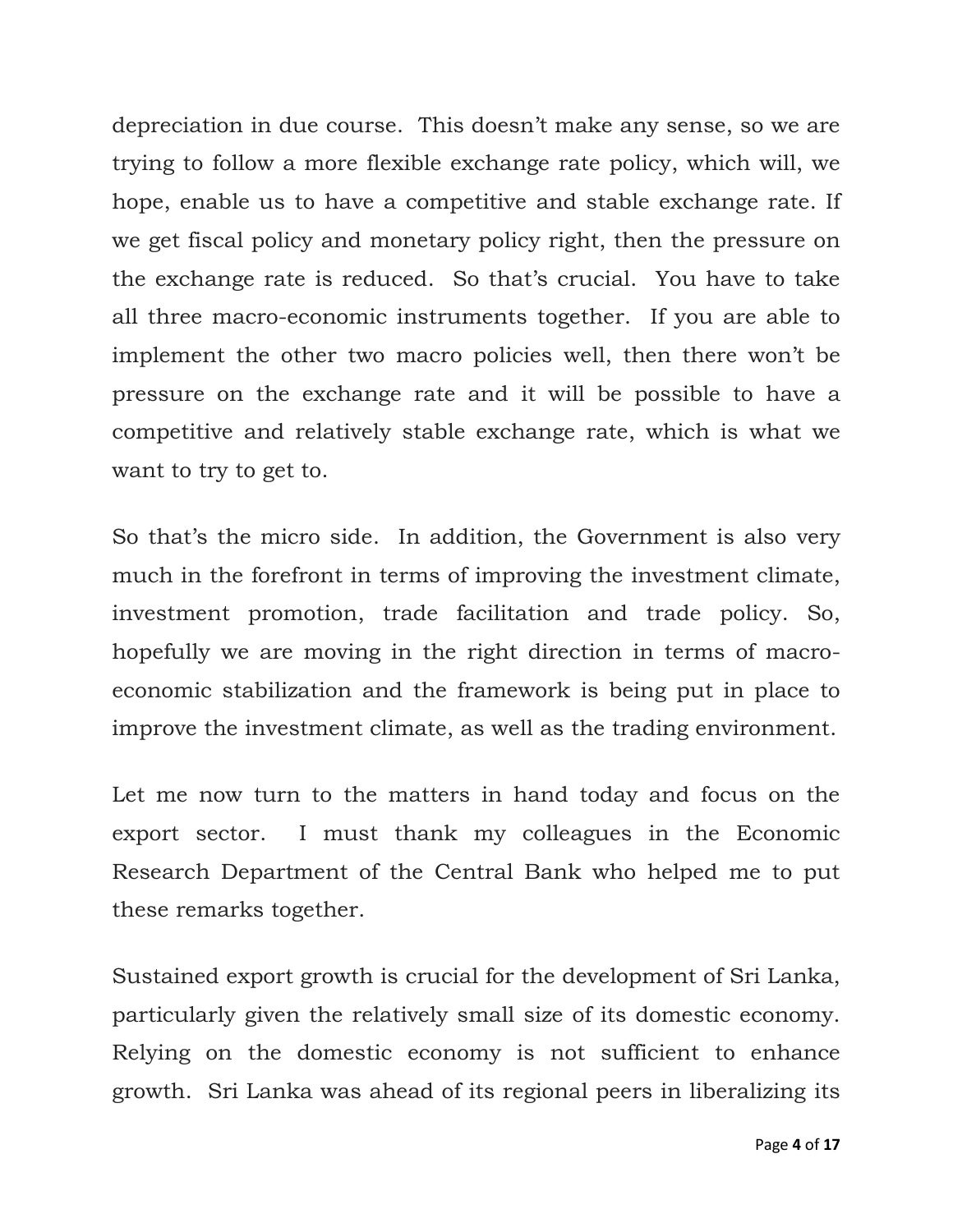economy in 1977. The adoption of liberal economic policies, such as private sector development, export networks and encouragement of FDI led to immediate improvements in the foreign trade openness of the country.

Trade Openness which was 36.4% in 1977, nearly doubled to 72.2% by 1979 while exports which were 18.7% of GDP in 1977, increased significantly to 29.2% by 1979, just two years after opening of the economy.

Despite the turn-around in the immediate aftermath of the adoption of liberal policies, Sri Lanka's international trade performance has been lackluster since then, regressing to levels that were seen during the pre-liberalization era. In 2015, Sri Lanka's Trade Openness was 36.5% - it was 36.4% in 1977. While exports, relative to GDP, declined to 12.7% in 2015, having increased to 29.2% in 1979, and it rose as high as 32% in 2000.

So we've gone backwards. And we have gone back to almost where we were in 1977, in terms of trade performance.

Although the common notion is that there is a by-directional relationship between export and economic growth, this relationship has not been seen in relation to Sri Lanka. This was especially so between 2000 and 2016, wherein GDP increased by a compounded annual growth rate of 10.4%, while exports grew only 4%.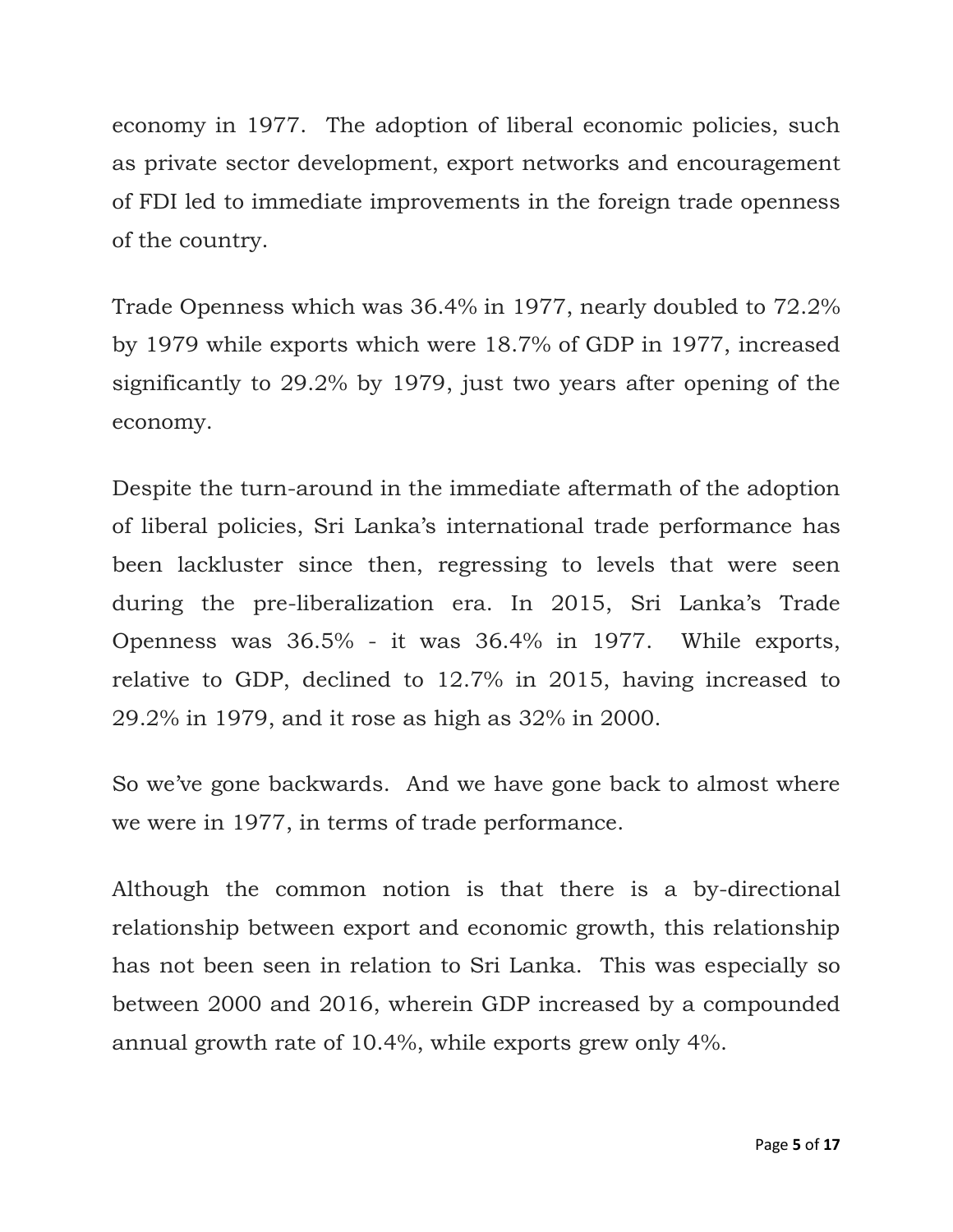Sri Lanka's economic growth during the past decade or so has mainly been generated by the expansion of domestic demand, rather than increased exports. The tradable sector, that is Imports and Exports as a percentage of GDP, declined from nearly 80% to 45% from 2005 to 2015. As a Small Open Economy you simply cannot do that. The problems were compounded by a heavy recourse to foreign commercial borrowing for projects with low returns. That is what has led to the debt problems and many of the other difficulties we are having.

When compared with regional peers and competitors, Sri Lanka's export performance has lagged behind significantly. The Export Value Index presented by the World Bank shows the extent to which Sri Lanka's export sector has been lagging in comparison to its regional counterparts, during the period from 2000 to 2015. Sri Lanka has only increased its exports by 1.9 times in that period 2000 to 2015, while Vietnam and Bangladesh have increased by 11.2 times and 5.1 times respectively. Even South Korea and Thailand which have a much higher base, increased their exports by 3.1 times, whereas we, as I said only recorded a 1.9.

A key weakness as far as Sri Lanka's exports structure is concerned is a lack of diversity in products and markets, as well as low complexity in the export basket. Exports continue to be concentrated on two traditional products, namely garments and tea, which account for more than half of total exports. No major export item has been developed since the 1990s. The Export sector shows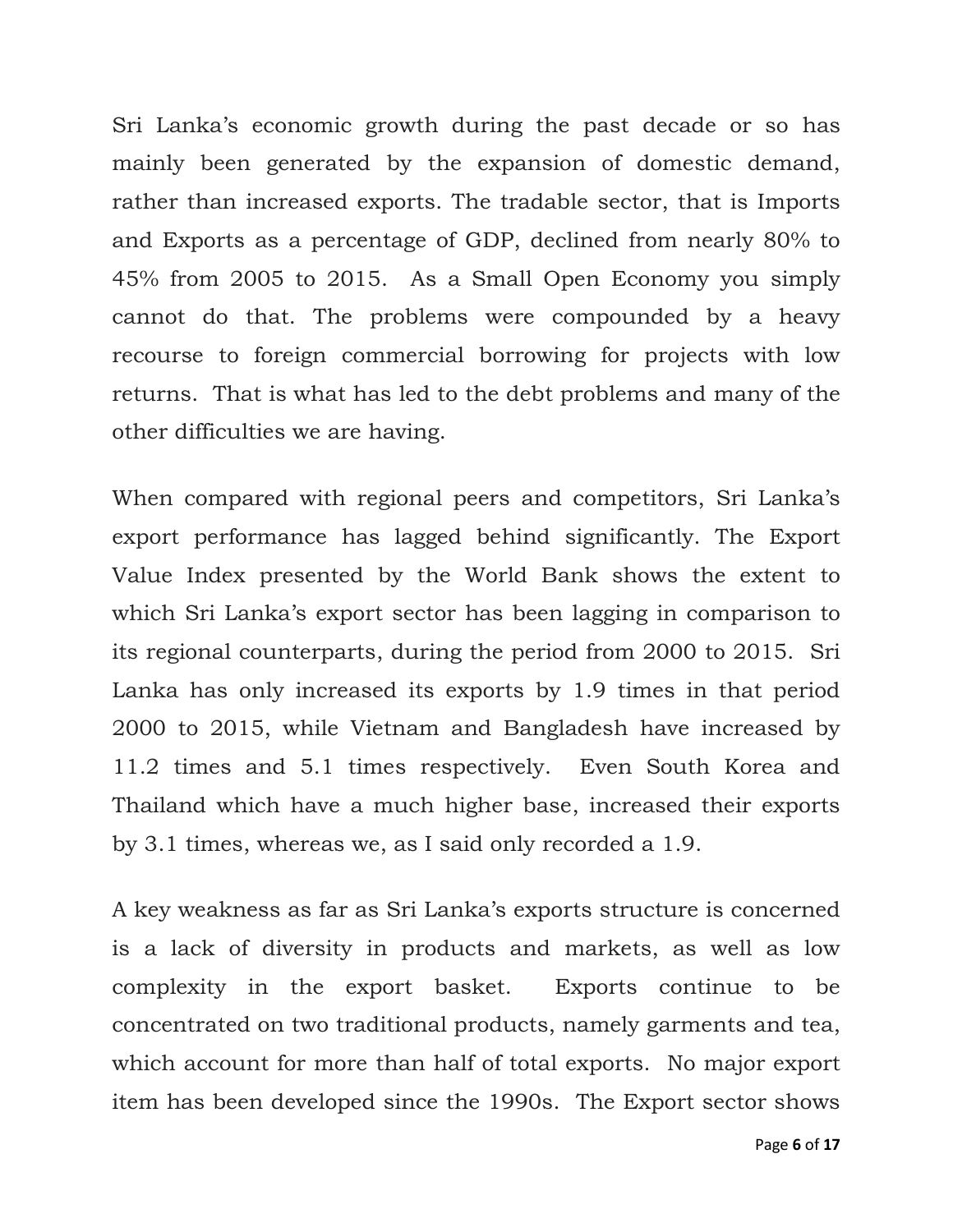a lack of diversification in terms of markets as well. Europe and the USA continue to account for over half of total exports. Further, approximately 70% of tea exports are to the Middle East and Commonwealth of Independent States, where demand is sensitive to oil prices which have been transformed by shale technology.

The absence of effective trade finance also contributed to the subdued promotion of exports. At present, despite the share of industrial exports being around 77% of total exports, it is estimated that high-tech exports account for less than 1% of Sri Lanka's total manufactured exports.

Improving this ratio entails investment in machinery, technology and skilled labour. It is necessary for our exporters to compete in complex products that are more technologically advanced. We are no longer a low wage economy, therefore we need to invest in, and become competitive in fairly complex export products, if we are to meet the aspirations of our people.

Now, there was, I think, a very legitimate question asked about the availability of labour. If you get into higher value exports, you create jobs which will give attractive wages, which will then make it much more likely that people who going to the Middle East, to Korea, to Italy, to wherever they are going now, would prefer to remain at home rather than migrate temporarily without their families, which will help address a number of social problems as well.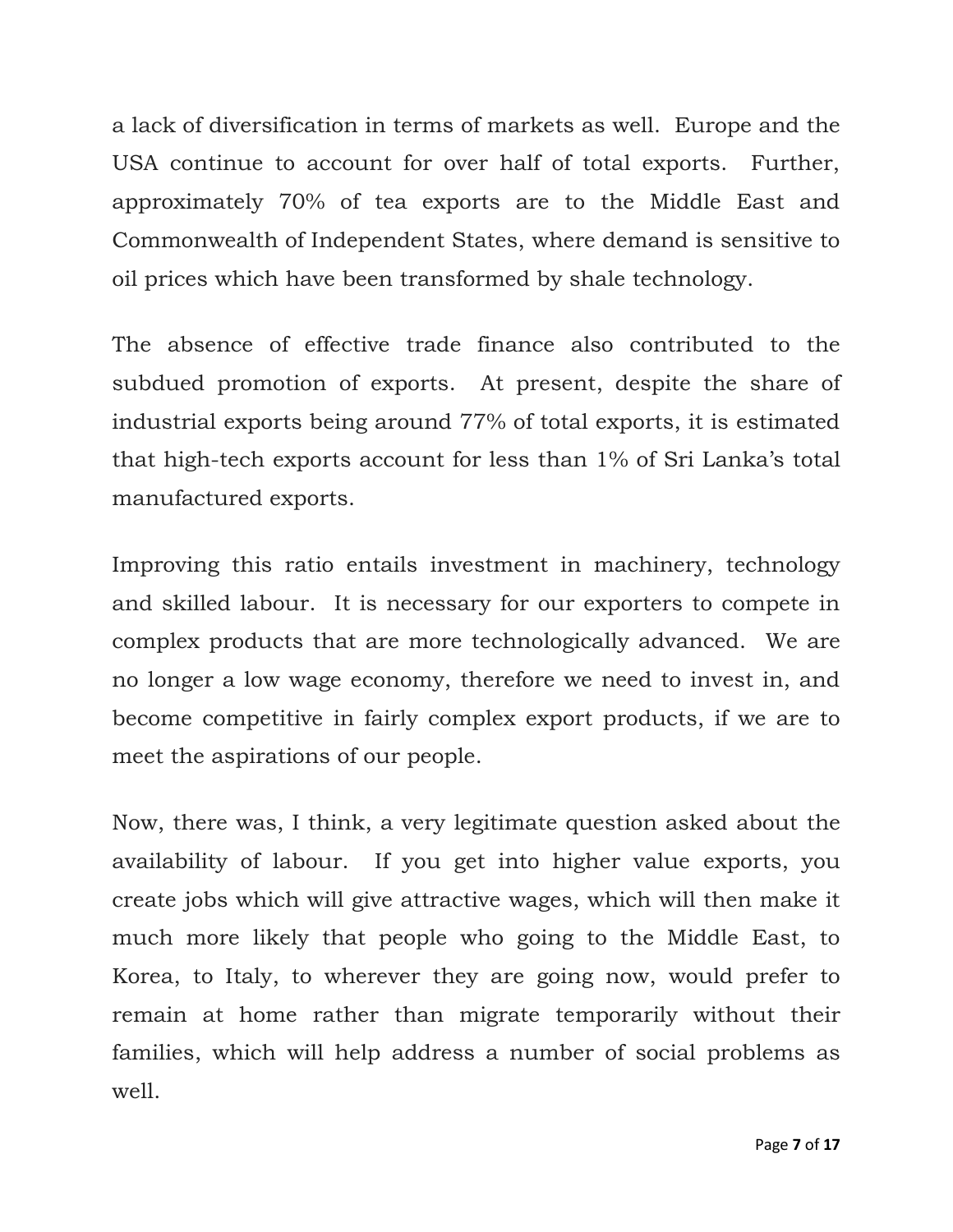So it is a question really, of relative wages. If we can create higher paying jobs, and jobs in the export sector tend to be higher paying in other countries, particularly if they are created by FDI. Sri Lanka does not have a labour shortage problem. It is just that the labour is in the wrong places. We have 27% of our workforce in agriculture, giving us 7% of GDP. It is politically difficult to move people from low-productivity, low-income agriculture to higher productivity, higher income activities, like the export sector.

We have 15% of our work force in the Public Sector Service – 1.5 million people. It has increased from 700,000 in 2005 to 1.5 million. So there is plenty of labour. We have to create the incentives and the types of jobs to get people into the competitive and modern sectors. And that's to do with relative wages. And so we need to get the investment to get higher value employment.

Penetrating global value chains and production sharing networks will also boost industrial exports. Intra-firm trading in Asia has been the most dynamic segment of the international trading system. Sri Lanka has a minimal presence in these networks. This has to be reversed for Sri Lanka to transform its export performance by leveraging its geographical location in Asia.

I need to say something about location at this point. A lot of people say: you are talking about export led growth, FDI etc., when the global economy is rather subdued. That this is a low-growth, sluggish international trade environment era and we are trying to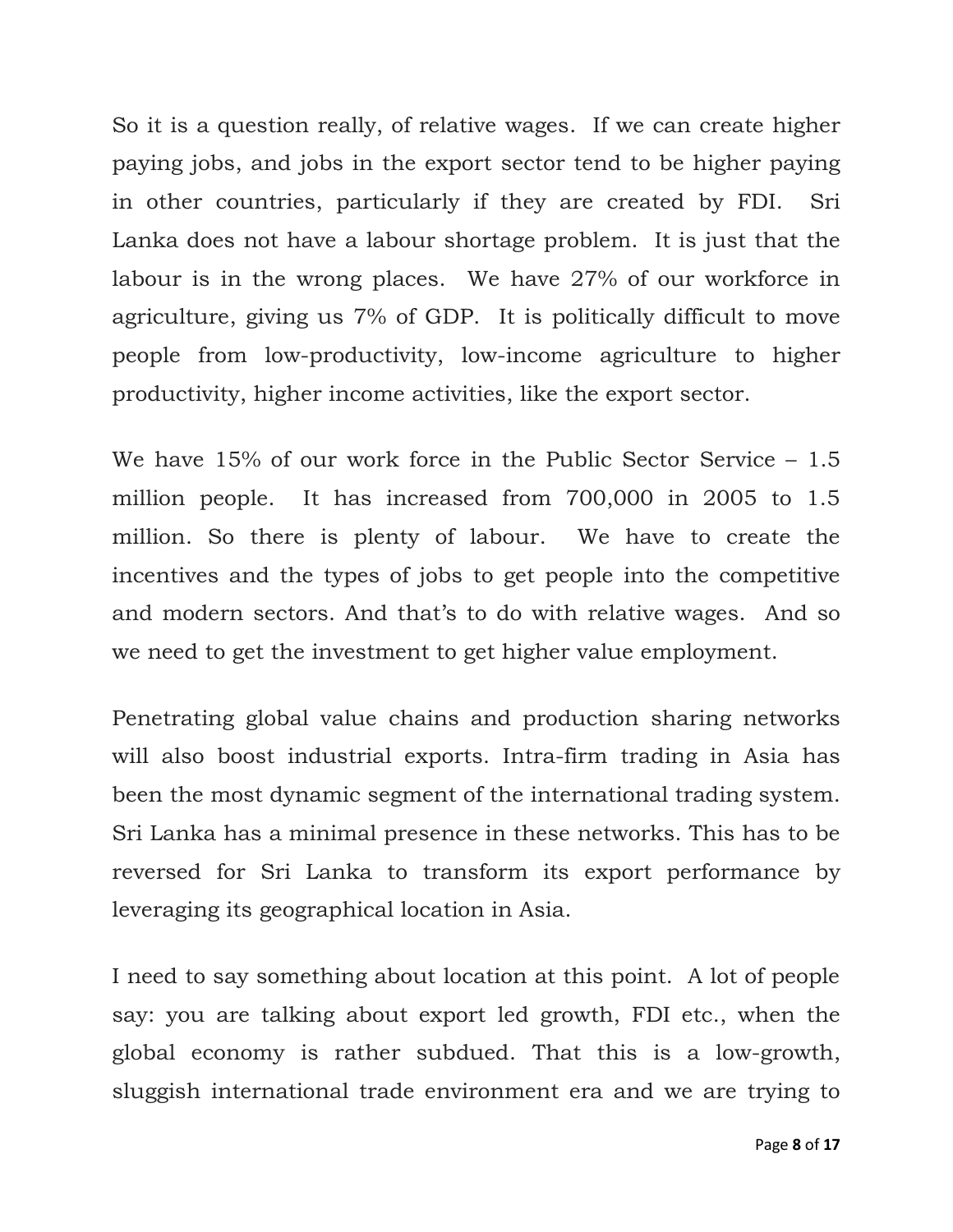say that we want to pursue an export led growth model. The answer to those people, in my view, is that our location, and our international relations help to overcome the headwinds in the global economy. We are right in the middle of China's Maritime Silk Road. We are twenty-miles from the fastest-growing large economy in the world, India, and the five Southern States of India, are growing at 10% plus, and have been for a number of years. The middle class has been increasing dramatically in these States.

We also have excellent relations with the Capital surplus countries of East and South-East Asia – Japan, China, Korea, even some of the ASEAN countries. And in Asia, you can leverage government-togovernment relations to bring investment into your country. So, whatever is happening in the global economy, we can trump that with the advantages of location and excellent international relations.

As Sri Lanka's per capita GDP continues to rise, the country is losing its competitiveness in terms of its labour costs as wages increase. As a result, Sri Lanka will not be able to compete in exporting labour-intensive, low-value products, since exporters with low wage structures such as Bangladesh, Cambodia and Vietnam will become more competitive.

At present, Sri Lanka is not able to match the competitiveness of countries such as Malaysia and Thailand. So we are in little bit of a limbo. We find it difficult to compete on wages with Bangladesh's,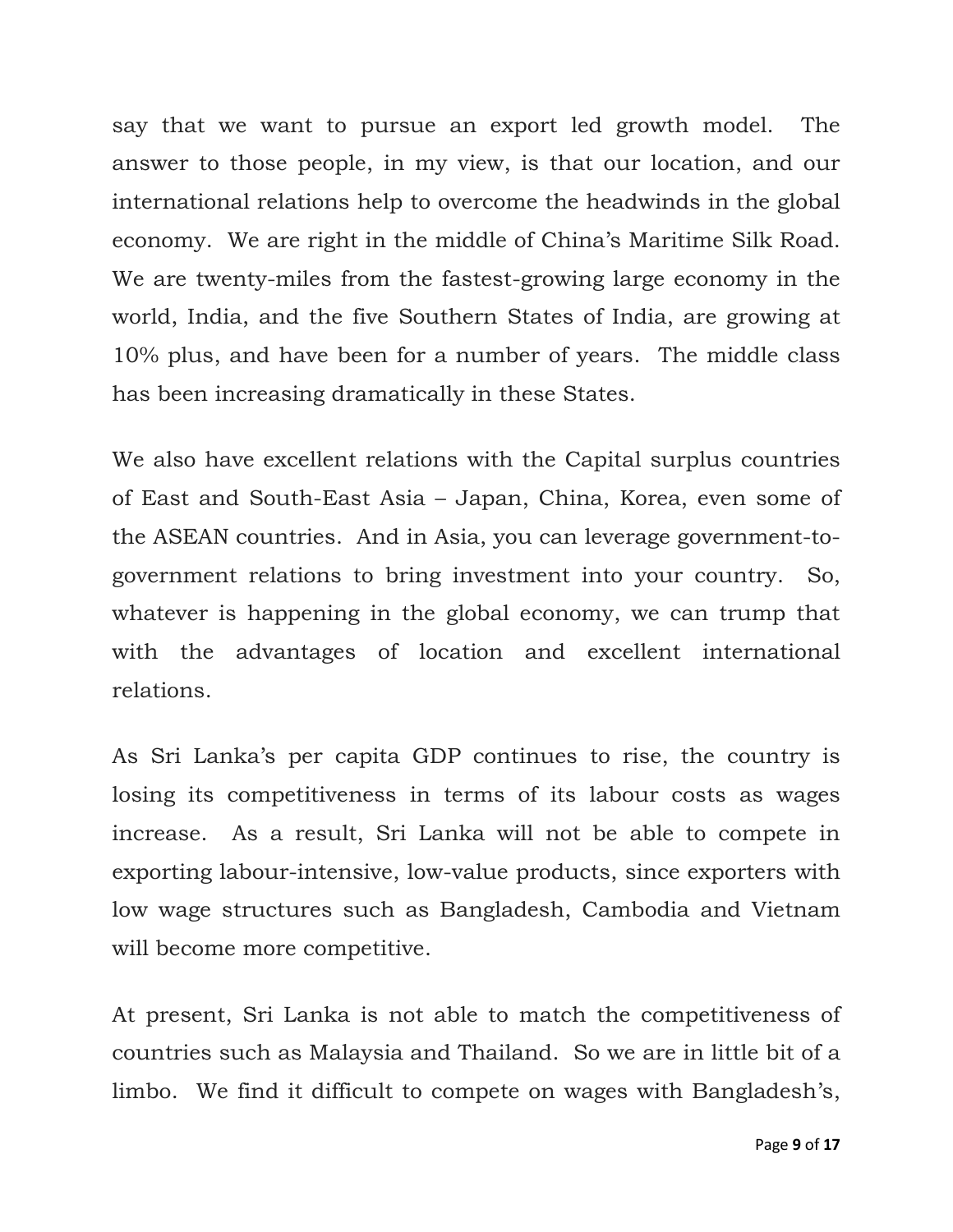Myanmar's, Cambodia's and Laos's, and we find it difficult to compete on productivity and competitiveness with Malaysia and Thailand. So we have to have an absolute laser-like focus on increasing productivity and competitiveness. That is how we have to move to support our export drive.

The modernization of the services sector is also important, as the production flow processes are now largely dominated by services. Service exports have increased rapidly since the end of the conflict, with significant increases recorded in tourism, transport, and ICT. By transport I mean logistics as well. However, given the competitive advantages the country enjoys, particularly in relation to its location, there is great potential for further increase in services exports.

Persistent large trade deficits, which have become a fundamental weakness in the balance of payments of Sri Lanka, are a serious concern that needs to be addressed in the long-term interests of the country. The substantial trade deficit indicates that comprehensive strategies, which focus on promotion of high-value exports, expanding the export base, and diversifying markets by strategically planned trade in growing economies, particularly in Asia, are essential for its reduction.

We clearly need to protect, consolidate and if possible increase our traditional markets in the US and Europe. But the real exponential increase that we are looking for has to come from Asia - from India,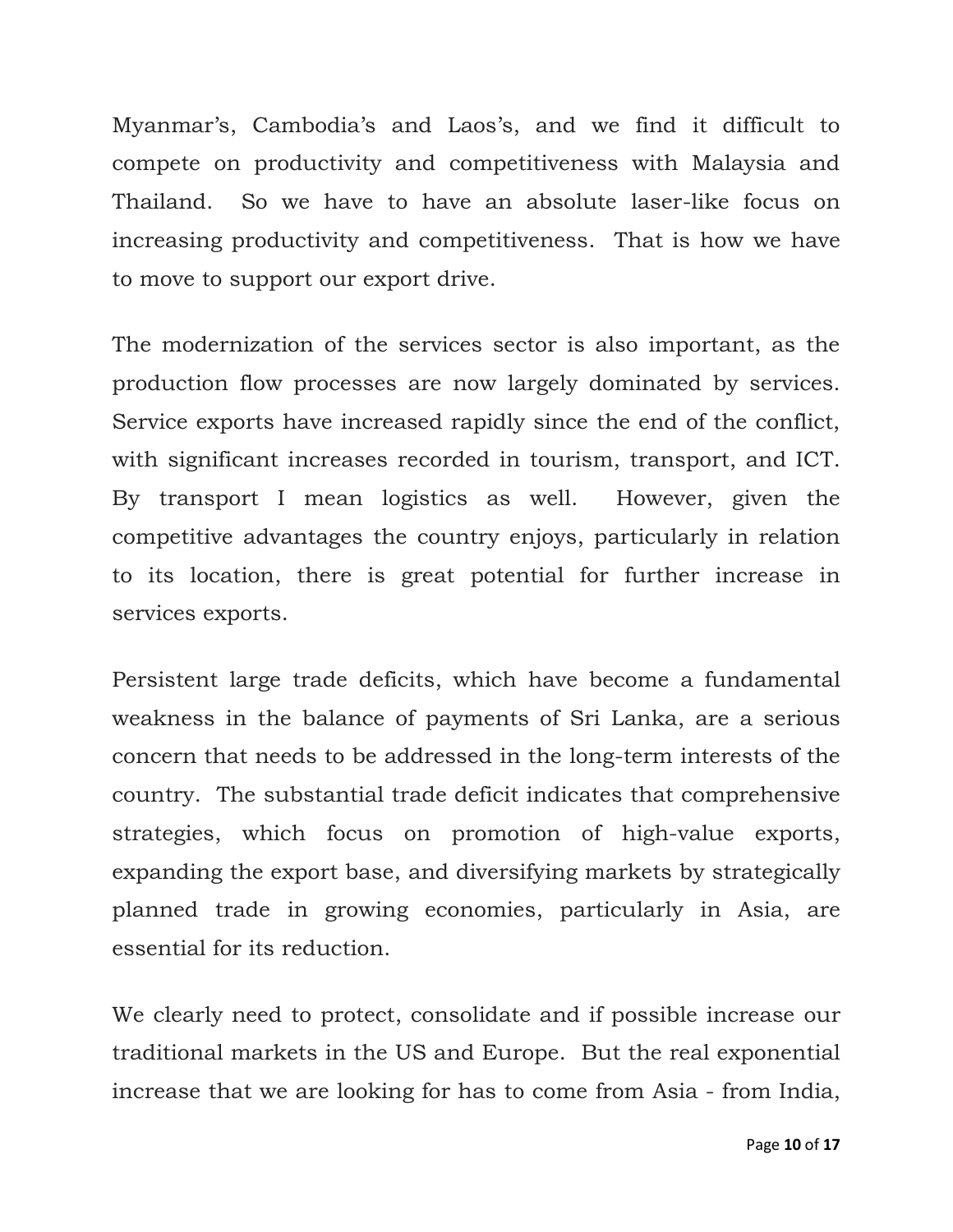from China, *etc.* and as we know incomes and growing markets are expanding in these countries - we need to get part of that action.

Restoring external sector stability in a challenging environment requires the building up of external buffers with policies to reduce spill-over effects from adverse developments in other areas. In this connection, priority has to be attached to fiscal sustainability and prudent monetary policies to ensure that excess demand is not pumped into the system. The generation of higher export revenue will, in turn, increase the capacity to service the large accumulated stock of foreign liabilities. It can also be utilized for the stabilization of the exchange rate, and the building up of a sustainable level of reserves which we serve to increase the country's economic resilience.

In addition, a renewed focus on exports can help divert investment to more efficient segments sectors of the economy, thus raising overall productivity. This is what I was saying – to shift people and financial resources to more productive sectors of the economy. Growth in exports also entails several other benefits, such as the creation of an efficient price mechanism, inflow of new technology, employment creation, greater economies of scale, and expansion of the productive resource base of the country.

In the last decade, increasing reliance on unsustainable levels of foreign borrowing was an inevitable consequence of growth which was dependent on non-tradeable domestic goods. If you go for an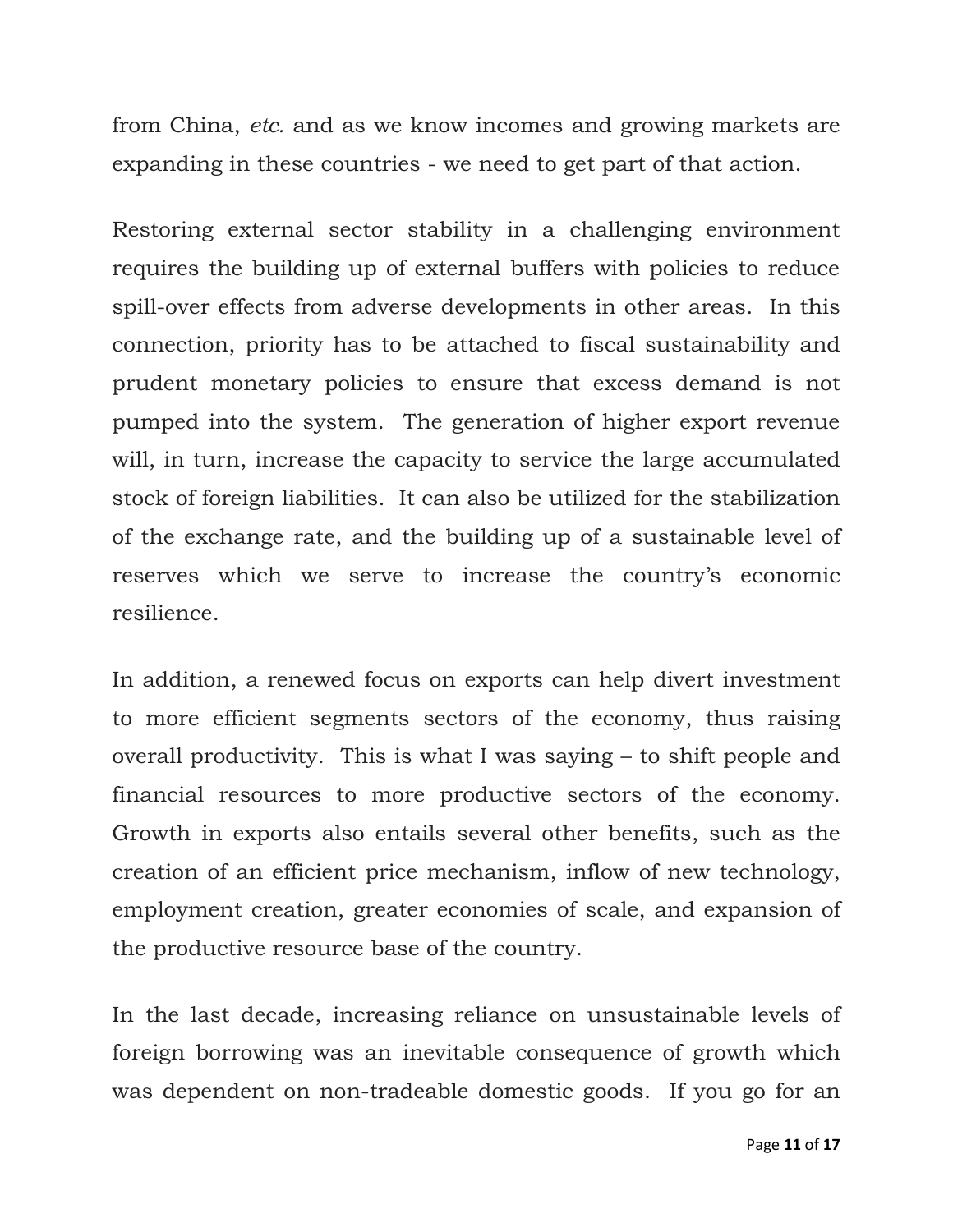inward looking growth strategy, as we did in the last 10-12 years, inevitably you run into the difficulties we now confront because you have to borrow to invest and we haven't created the capacity to earn the foreign exchange to service that debt.

The country requires a growth process which is driven by a surplus in the current account of the balance of payments. In the past, we have experienced high growth supported by unsustainable budget deficits. If you look at our growth performance, and you correlate it with the size of the budget deficit, our high-growth years are also characterized by high budget deficits. When growth is created by pumping money into the system through excessive fiscal deficits, it is just not sustainable, because it is not productive; it is essentially driven mainly by consumption. In the past, we tended to keep our interest rates low, and our exchange rate over-valued, so people borrowed and imported. After a couple of years you have balance of payment problems, and also pumping money into the system creates inflation.

When you look at the last thirty or forty years, you see repeating cycles of stop-go-policies. So, the trick is to attack the budget deficit, which is crucial. If you are able to do that, then other things will fall into place.

The Government has taken several measures recently to boost exports. By recognizing the need for broad-based institutional support, the Government has already taken steps to create an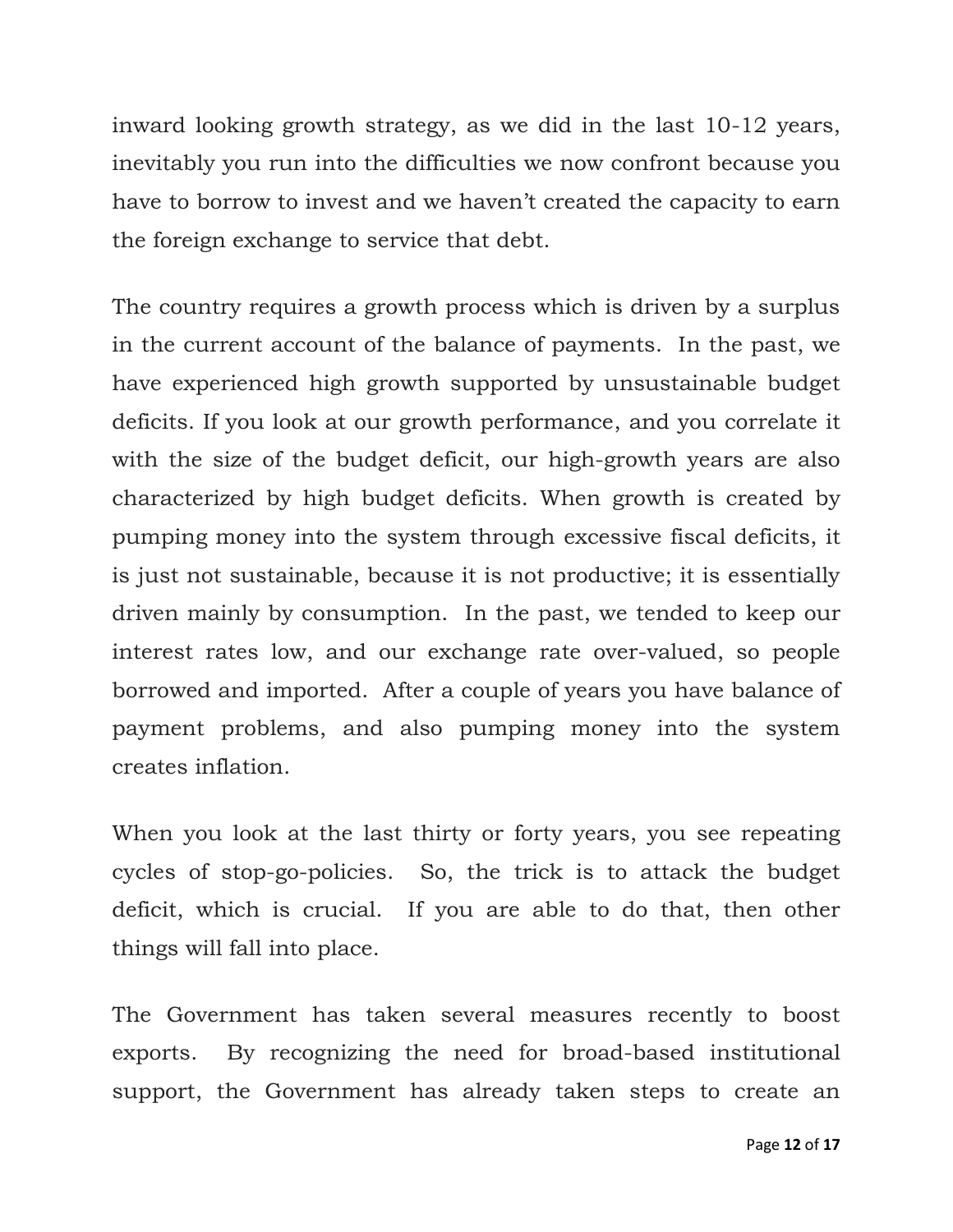Agency for International Trade. The AFIT is taking the lead in negotiating a series of trade Agreements. An early harvest is being sought to increase the benefits from the existing FTA in goods with India. These include Mutual Recognition Agreements among Standard Institutions and relaxing quotas on goods of interest to Sri Lanka. Negotiations are also underway to deepen and broaden the Agreement in goods through adjustments to the negative lists. The ETCA will also extend the application of negotiated rules to services, investment, training and technology. Similar agreements are being negotiated with China and Singapore.

Now there is a natural concern, natural nervousness about a small country like Sri Lanka negotiating Partnership agreements with enormous countries like China and India. We are not the first small country to negotiate trade agreements with a large country. Mexico is not a small country, but it is interesting that Mexico has benefited most from NAFTA, much more than the US or Canada. So it shows that a smaller country can still benefit by negotiating Partnership Agreements with a much larger economy.

For that to happen, the Agreement has to be based on two principles. One is the principle of non-reciprocity, that is, the larger country has to do much more than the smaller country. And two, special and differential treatment in terms of the phasing of the trade liberalization. So you build in mechanisms which take into account the asymmetry in the economies. Both China and India recognize the principles of non-reciprocity and special and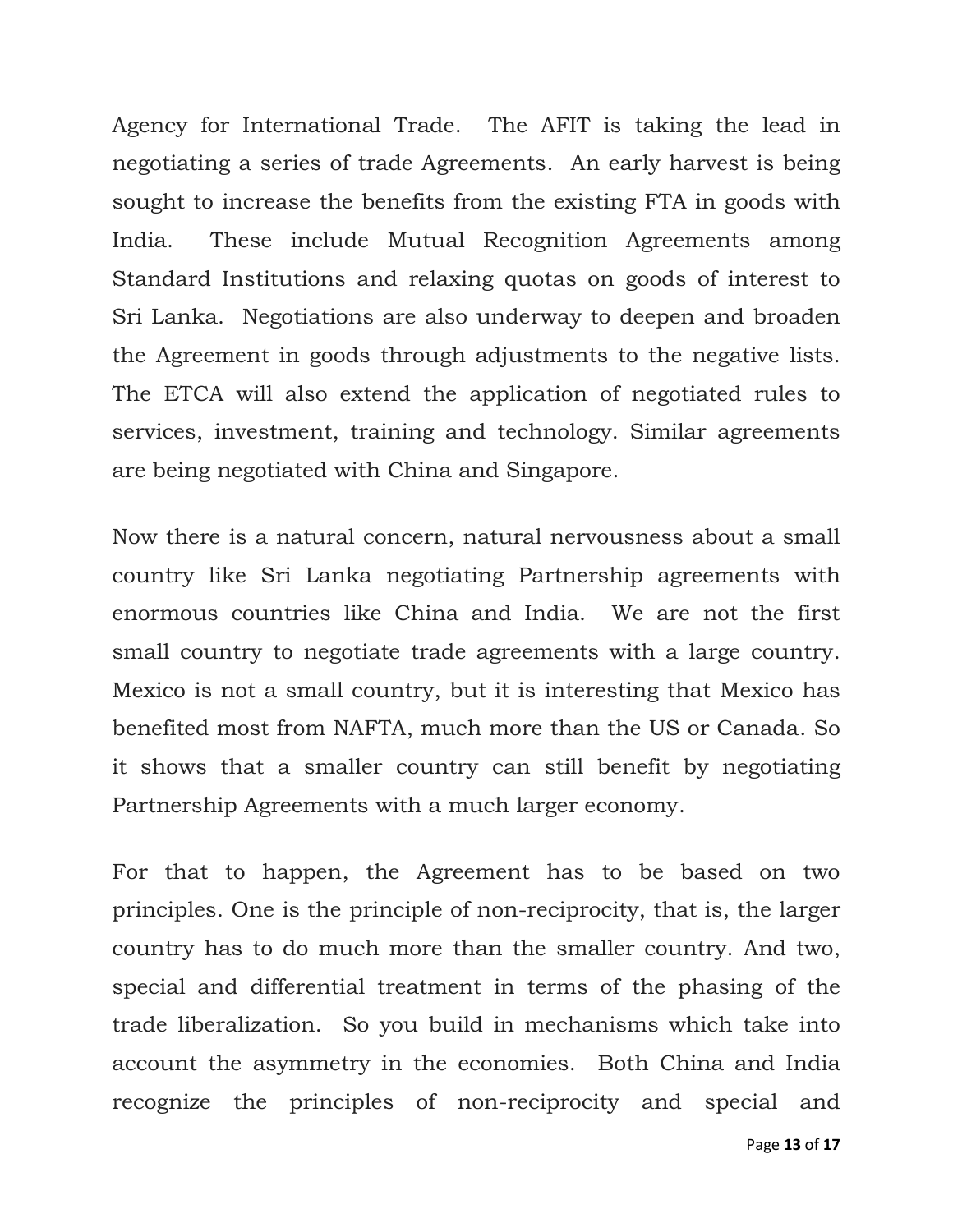differential treatment. Their negative lists would be much shorter than ours; their positive lists would be much longer than ours. They will allow us, I am confident, o negotiate safeguard agreements. These mean that if you have a sudden surge in imports,; if say imports go up by say 20-25% over a short period of time, you can automatically put in place safeguards through increased tariffs. That's a well-used practice, so that you get protection as a small country against import surges from larger countries. Equally, you can negotiate a good dispute resolution mechanism, which gives you a chance to address your issues that come up when in dealing with a larger country. So, there are these mechanisms, well tried and tested mechanisms, which can be used for us to ensure that we get a good deal. Our trade negotiators are well aware of these principles and mechanisms and I am sure they will negotiate effectively.

Now in addition to all the deals which that have been negotiated with India, China and Singapore, we have the bilateral FTA in goods with Pakistan which is being invigorated, and on top of that, of course we have EU GSP plus. If you take all this together, if we are able to conclude these Trade Negotiations successfully, Sri Lanka could have access, preferential access, to a market of 3 billion people, which is a massive USP. Now I think Singapore has preferential access to both China and India. But they don't have preferential access to EU. So there is no other country in the world that I know of, which has preferential access to China, India and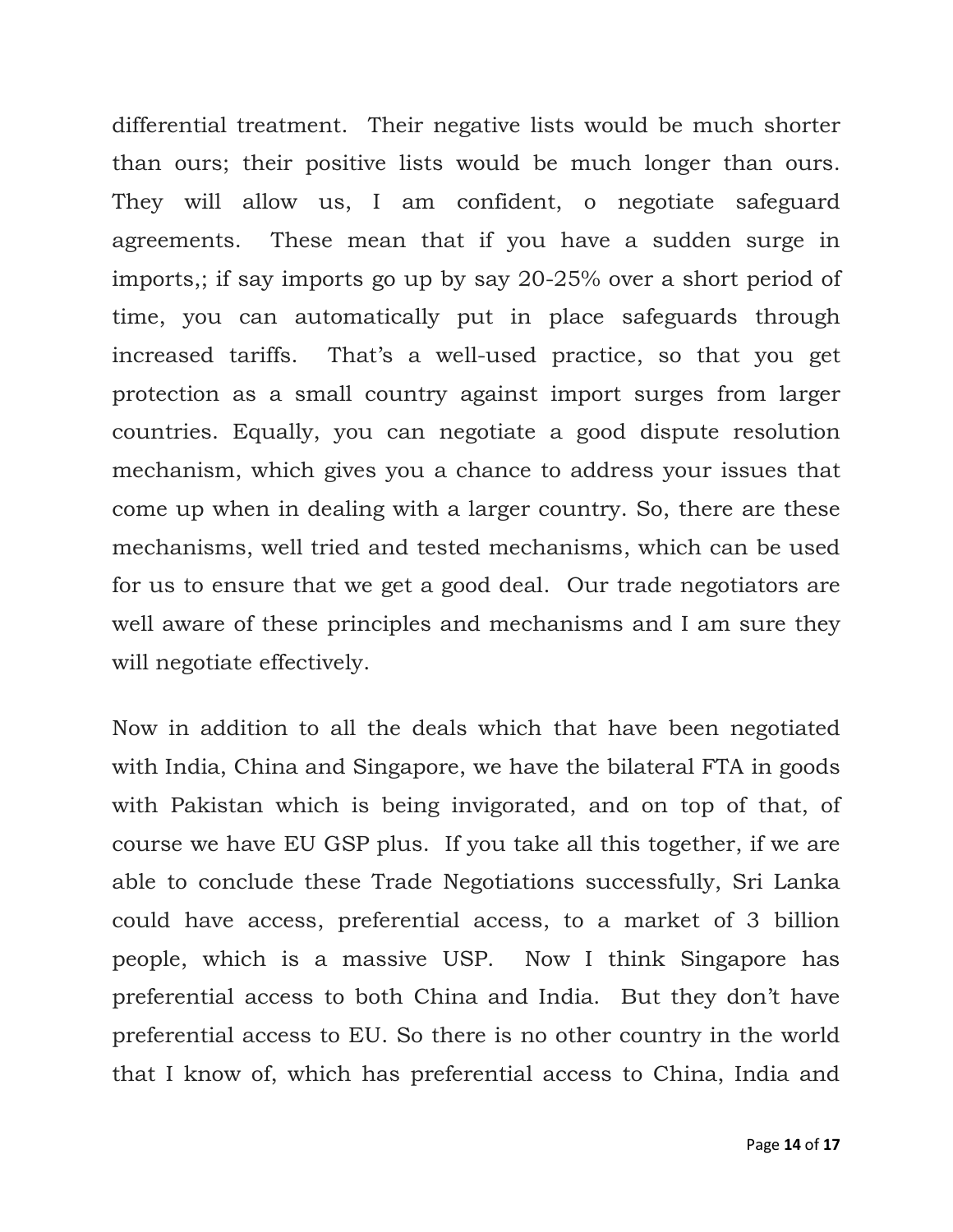Europe. I know that GSP plus is only for four years. But four years is enough time for us to take advantage of it.

So that is a massive opportunity. Now, of course this market of three billion people is going to provide opportunities for our own exporters. But on top of that the trick is to use this preferential access to this 3 billion person market to leverage the trade/investment nexus. We can tell people you can come and locate here and sell on a preferential basis to China, India and Europe. That is a massively attractive narrative one can offer for potential investors from all over the world.

Now, if I may talk about some of the policy support offered by the Government. The EDB has initiated a National Export Strategy which, as you know, is a collaborative effort between the Government and the private sector and it provides a five-year action-oriented frame work for the development of trade and competitiveness.

Simultaneously, a National Trade Policy has now been drafted. It is a very neat 20-page document, very tightly and coherently drafted, and this is the first time we have formulated, in this concise way, the country's trade policy, which for me, is actually very well presented.

An Anti-dumping bill is also in Parliament. It is very important, if we are going to open up some sectors as part of the trade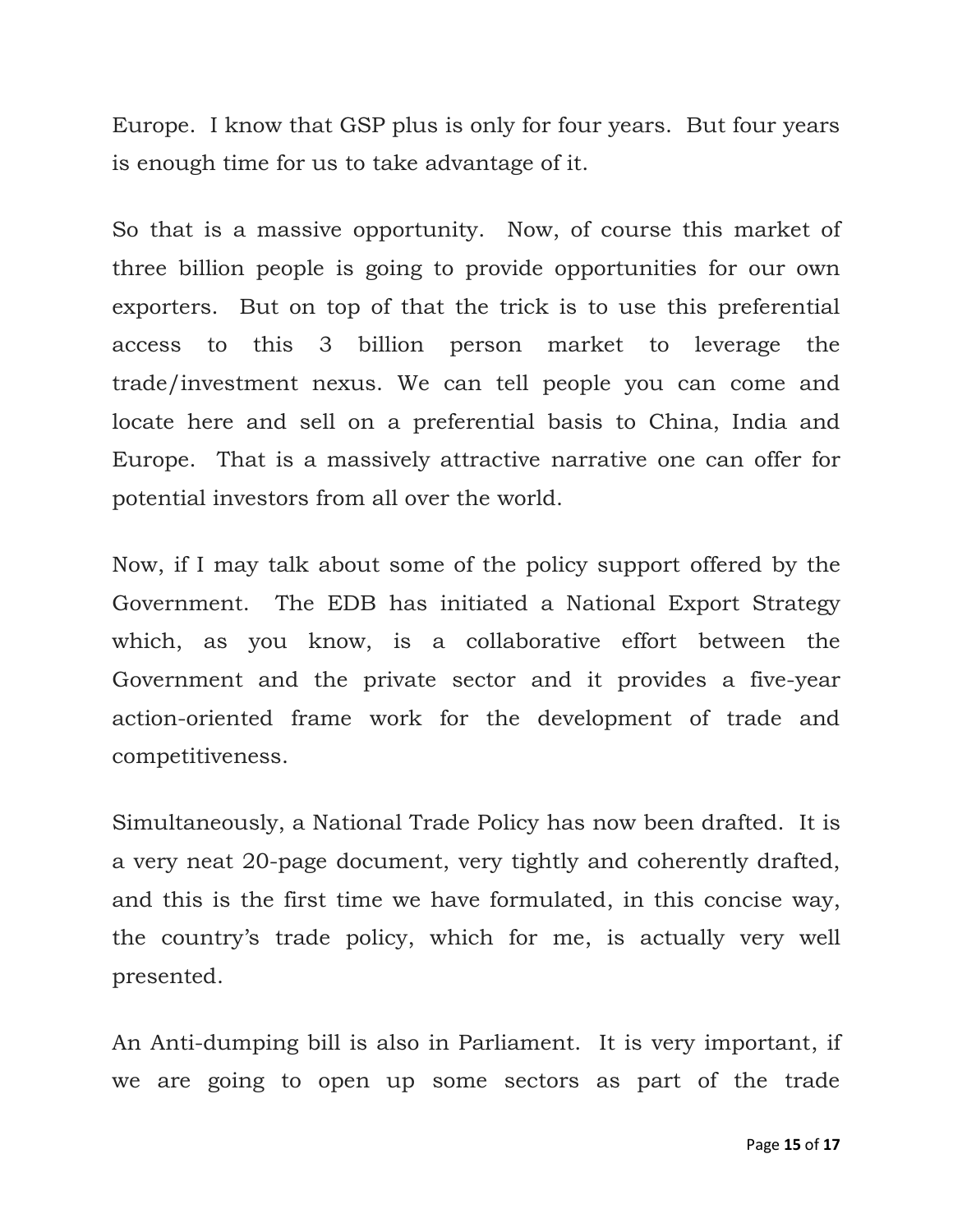agreements. The Government is also working on a Trade Adjustment Package with the World Bank and the International Trade Center, in Geneva. What that intends to do is to assist companies, which are going to be affected by liberalization to become more competitive, and also to assist workers, whose jobs have been threatened, to re-train.

Now, I've talked on SMEs, for export promotion. There are four areas where they require support. 1. Training; 2. In-puts, including technology; 3. Access to finance; and 4. Marketing.

Invariable the biggest challenge is marketing. To get them to produce output that they can sell in the domestic market and abroad. So one challenge is really how we link our SMEs into International Supply Chains, either through larger companies, or directly. We really need to think in terms of linking up our SMEs to supply chains.

The Government has already taken some decisive measures to overcome the short-comings of the export sector. With some improvement in the performance in the export sector, so far, there are signs that the initiatives are favourable. Since March, we have now seen an improvement in export numbers. We've got numbers up to May – in March April and May the numbers have shown an up-turn in export revenue. Hopefully that will gather momentum. I think with the GSP-plus kicking in, and hopefully, a more stable macro-environment, export growth will continues.